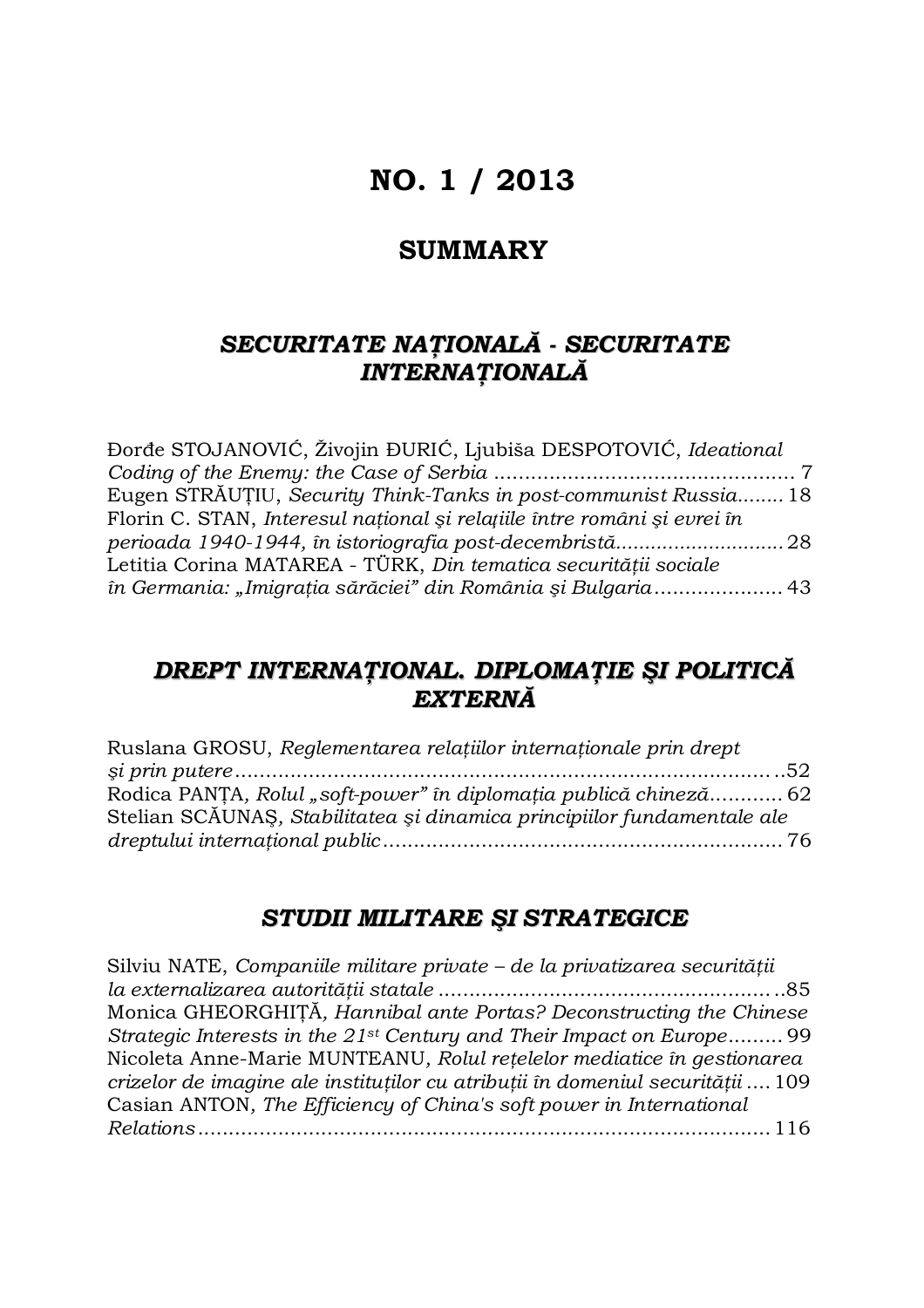### *INTELLIGENCE - TERORISM - ANTITERORISM*

| Veselin KONATAR, Nadja KONATAR, Secret Operations as a Segment of           |
|-----------------------------------------------------------------------------|
| the Strategy for Fractioning Yugoslavia and Post-Yugoslavian Region126      |
| Oleksii KHARLAMOV, Marina BONDARENKO, Ganna KHARLAMOVA,                     |
| Nanothreats - The Future Trends of Terroristic Threats 152                  |
| Remus STEFUREAC, Relațiile româno-sovietice după 1964, în contextul         |
|                                                                             |
| Pavel MORARU, Istoriografia românească din perioada interbelică și          |
| a celui de-al doilea război mondial referitoare la serviciile de informații |
|                                                                             |
| Ganna KHARLAMOVA, Terrorism: Science Convergence196                         |

### *RECENZII*

Eugen STRĂUŢIU, *Environmental Protection, Security and Armed Conflict: A Sustainable Development Perspective (Onita Das, Cheltenham, UK/Northampton, MA, USA: Edward Elgar, 2013)*................................207 Bogdan GHEORGHIŢĂ, *Rusia imperială: o istorie culturală a secolului al XIX-lea (Antoaneta Olteanu, Editura ALL, Bucureşti, 2011)*...............209 Vasile TABĂRĂ, *Corelaţia revoluţie în afacerile militare, strategii de securitate şi strategii militare (Alexandru Rizescu, Ioan Maliciuc, Alexandru Marius Rizescu, Editura "Alma Mater", Sibiu, 2012)*.............................211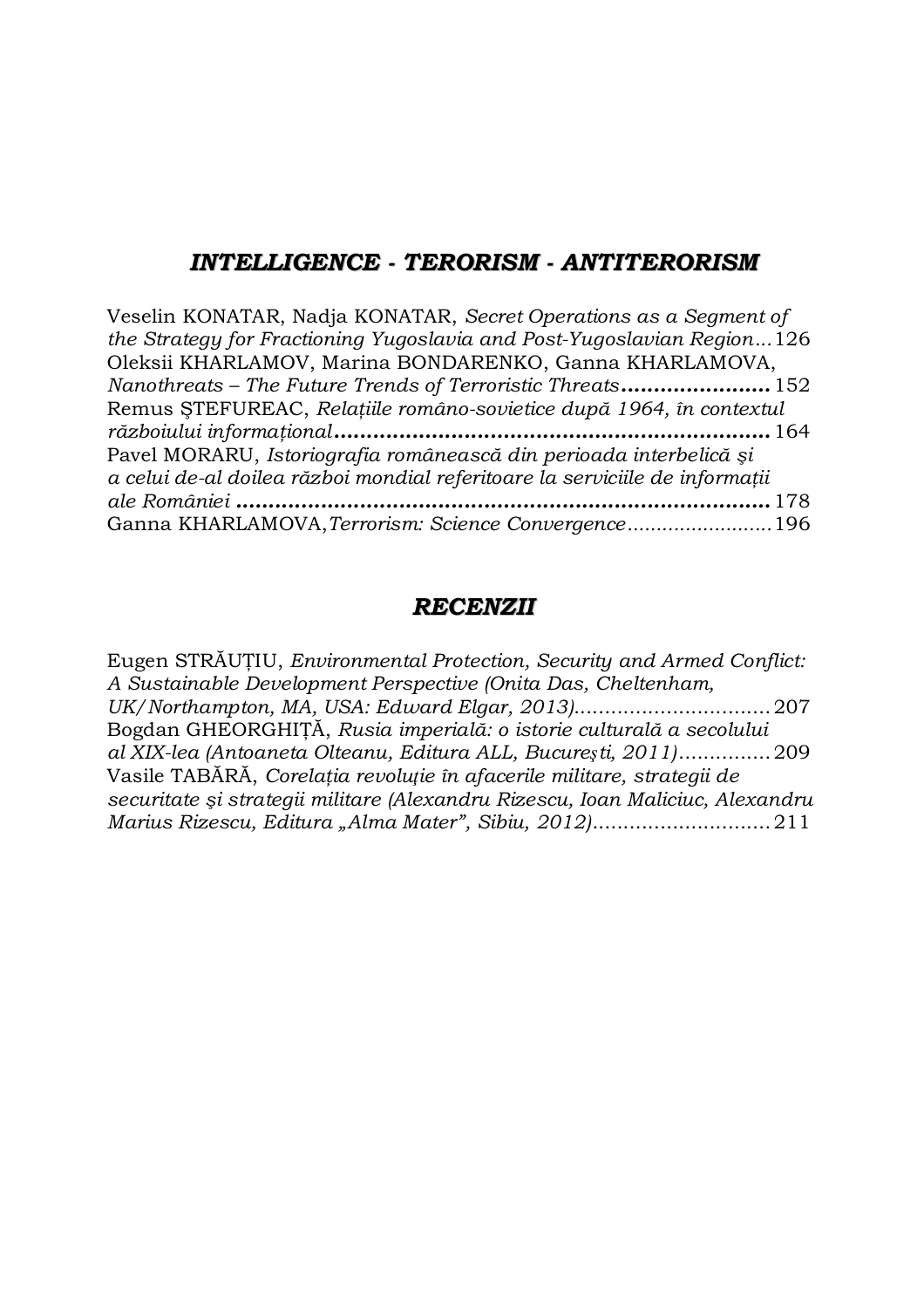#### *Đorđe STOJANOVIĆ Institute for Political Studies, Belgrade, Serbia Živojin ĐURIĆ Institute for Political Studies, Belgrade, Serbia Ljubiša DESPOTOVIĆ Institute for Political Studies, Belgrade, Serbia*

| <b>IDEATIONAL CODING OF THE ENEMY: THE CASE OF SERBIA</b> |                                                                                                                                                                                                                                                                                                                                                                                                                                                                                                                                                                                                                                                                                                                                                                                                                                                                                                                                                                                      |
|-----------------------------------------------------------|--------------------------------------------------------------------------------------------------------------------------------------------------------------------------------------------------------------------------------------------------------------------------------------------------------------------------------------------------------------------------------------------------------------------------------------------------------------------------------------------------------------------------------------------------------------------------------------------------------------------------------------------------------------------------------------------------------------------------------------------------------------------------------------------------------------------------------------------------------------------------------------------------------------------------------------------------------------------------------------|
| Title:                                                    | <b>IDEATIONAL CODING OF THE ENEMY: THE CASE OF SERBIA</b>                                                                                                                                                                                                                                                                                                                                                                                                                                                                                                                                                                                                                                                                                                                                                                                                                                                                                                                            |
| Abstract:                                                 | The first part of the article focuses on the most important theoretical attributes of Carl<br>Schmitt's "ontic" friend-enemy distinction for the formulation of the international<br>system and compares his "realistic" exclusion-based view of identity with the<br>constructivist inclusion-based view of identity. In the second part, the article<br>problematize phenomenon of enmity as one of the most important issues for the<br>consolidation of inter-ethnic relations in the external and internal functioning of<br>independent countries that emerged from the breakup of Yugoslavia. In this context, we<br>can see significant change in the content of Serbian post-war enemy coding: public<br>status of radical regional (mortal) foe is replaced by the public status of normal<br>regional enemy, the category of "evil foe" with the category of "dangerous enemy".<br>This shift increases the degree of democratization and stability of the entire region. |
| <b>Keywords:</b>                                          | Enemy, identity, national conflicts, constructivism, Serbia, Carl Schmitt                                                                                                                                                                                                                                                                                                                                                                                                                                                                                                                                                                                                                                                                                                                                                                                                                                                                                                            |
| <b>Contact details</b><br>of the authors:                 | E-mail: georgikus@gmail.com<br>despotlj@stcable.net<br>ipsbgd@eunet.rs                                                                                                                                                                                                                                                                                                                                                                                                                                                                                                                                                                                                                                                                                                                                                                                                                                                                                                               |
| <b>Institutional</b><br>affiliation of<br>the authors:    | Institut for Politica Studies, Belgrade, Serbia.                                                                                                                                                                                                                                                                                                                                                                                                                                                                                                                                                                                                                                                                                                                                                                                                                                                                                                                                     |
| <b>Institutions</b><br>address:                           | Svetozara Markovića 36, 11 000 Belgrade, Serbia. tel: 011/334-9204, fax: 011/334-<br>9202, e-mail: ipsbgd@eunet.rs                                                                                                                                                                                                                                                                                                                                                                                                                                                                                                                                                                                                                                                                                                                                                                                                                                                                   |

*Eugen STRĂUŢIU Universitatea "Lucian Blaga" din Sibiu Facultatea de Ştiinţe Socio-Umane Departamentul de Relaţii Internaţionale, Ştiinţe Politice şi Studii de Securitate*

|           | <b>SECURITY THINK-TANKS IN POST-COMMUNIST RUSSIA</b>                                                                                                                                                                                                                                                                                                                                                                                                                                                                                                                                                                                                                                                                                                      |
|-----------|-----------------------------------------------------------------------------------------------------------------------------------------------------------------------------------------------------------------------------------------------------------------------------------------------------------------------------------------------------------------------------------------------------------------------------------------------------------------------------------------------------------------------------------------------------------------------------------------------------------------------------------------------------------------------------------------------------------------------------------------------------------|
| Title:    | <b>SECURITY THINK-TANKS IN POST-COMMUNIST RUSSIA</b>                                                                                                                                                                                                                                                                                                                                                                                                                                                                                                                                                                                                                                                                                                      |
| Abstract: | Even if the think-tank phenomenon has been increasingly represented in Russian reality,<br>but also in European reality, even if the subject of policy building is of great<br>significance both in the political-administrative reality and for analysts alike, Russian<br>think tanks have not been addressed in Romanian research literature except for very<br>exceptional instances.<br>In the present research, we will consider the category of security think tanks, those<br>formal groups of researchers $-$ whether it is state or private institutions $-$ that<br>contribute to programs and projects oriented towards the diagnosis and prognosis of<br>the national, regional and global security phenomenon. To this end, the category of |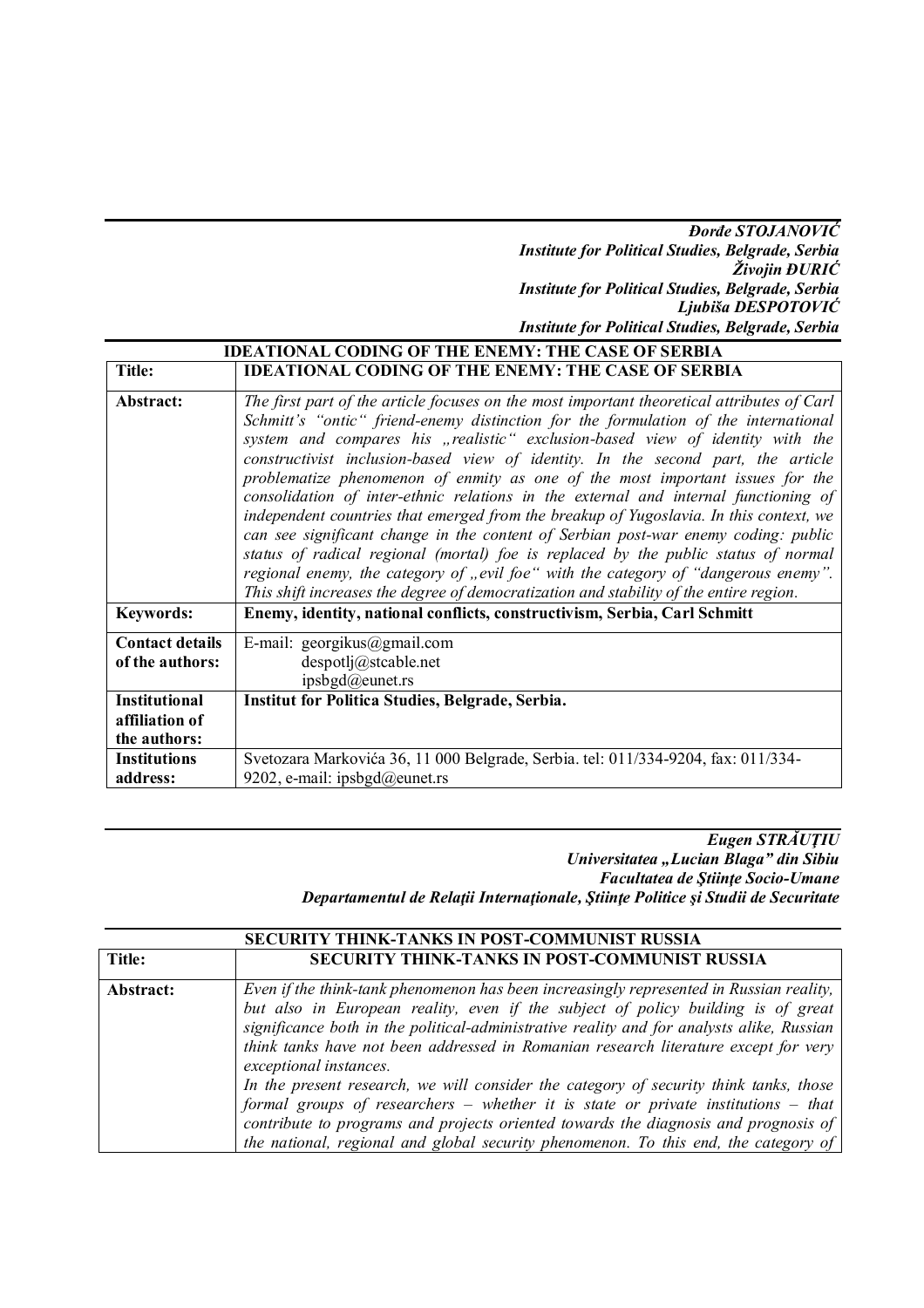|                        | security think tanks will include the military ones, those of strategic analysis, foreign |
|------------------------|-------------------------------------------------------------------------------------------|
|                        | policy, arms control and study of peace.                                                  |
| <b>Keywords:</b>       | Think-tank, policy makers, Russian Federation, strategic studies, military think-         |
|                        | tanks                                                                                     |
| <b>Contact details</b> | E-mail: eugen.strautiu@ulbsibiu.ro                                                        |
| of the authors:        |                                                                                           |
| <b>Institutional</b>   | Lucian Blaga University of Sibiu, Faculty of Social Sciences - Department of              |
| affiliation of the     | <b>International Relations, Political Science and Security Studies</b>                    |
| authors:               |                                                                                           |
| <b>Institutions</b>    | Calea Dumbrăvii Street, No. 34, Phone: +40.269.422.169, Fax: +40.269.422.169, e-          |
| address:               | mail: spriss@ulbsibiu.ro, web: http://spriss.ulbsibiu.ro                                  |

*Florin C. STAN Muzeul Marinei Române Universitatea ,,Ovidius" din Constanţa, Facultatea de Istorie şi Ştiinţe Politice*

#### **INTERESUL NAŢIONAL ŞI RELAŢIILE ÎNTRE ROMÂNI ŞI EVREI ÎN PERIOADA 1940-1944, ÎN ISTORIOGRAFIA POST-DECEMBRISTĂ**

| Title:                                     | NATIONAL INTEREST AND RELATIONS BETWEEN THE ROMANIANS                                                         |
|--------------------------------------------|---------------------------------------------------------------------------------------------------------------|
|                                            | AND JEWS DURING 1940-1944 IN POST-REVOLUTIONARY                                                               |
|                                            | <b>HISTORIOGRAPHY</b>                                                                                         |
| Abstract:                                  | The condition of the Jews in Romania during the last World War has become a centre                            |
|                                            | for historiographic debate especially during the last post '89 decade, when the opening                       |
|                                            | of the approach of a direct research circumscribed to the unveiling of the "Jewish"                           |
|                                            | problem" was obvious, despite the continuation in following certain directions of                             |
|                                            | subjective interpretation of the Antonescu regime by some of the contributions. If the                        |
|                                            | contemporary history of any society is being studied with greater difficulty than any                         |
|                                            | other period of the past, people being relatively close to the events and having a                            |
|                                            | propensity toward partiality in judgments, this fact is easier verifiable when the subject                    |
|                                            | is the otherness. Therefore, the classical principle of the study of history, sine ira et                     |
|                                            | studio, is being inevitably tested in the case of contemporary period. However, history is                    |
|                                            | only one. Beyond a given polemic within the domain, fertile for the research, this thing                      |
|                                            | can be sometimes translated by dividing the community of historians into rival factions,                      |
|                                            | which in some cases are difficult to be reconciled. The responsibility of the historian                       |
|                                            | remains sovereign and increases once his disposition exceeds the interpretation of                            |
|                                            | diplomatic confrontations or specific circumstances to the history of international                           |
|                                            | relations, aiming to approach what the war really meant, an inferno for countless                             |
|                                            | innocent people, children, women, elders, who were remote in relationship with the                            |
|                                            | policy of the time. Since, crimes are unjustifiable regardless the circumstances, any                         |
|                                            | approach that attempts to sustain the contrary, either within the broader context of                          |
|                                            | generalized sufferance caused by the political-military confrontations, or subsequent to                      |
|                                            | a simplistic interpretation of the cause-effect kind is depriving the historical writing of                   |
|                                            | its equidistant contributions.                                                                                |
| <b>Keywords:</b>                           | Jews in Romania, the last World War, the Holocaust, historiographic debate                                    |
| <b>Contact details</b>                     | E-mail: florinstan2011@yahoo.ro                                                                               |
| of the authors:                            |                                                                                                               |
|                                            |                                                                                                               |
|                                            |                                                                                                               |
| authors:                                   |                                                                                                               |
| <b>Institutional</b><br>affiliation of the | <b>Romanian Naval Museum;</b><br>"Ovidius" University in Constanța, Faculty for History and Political Science |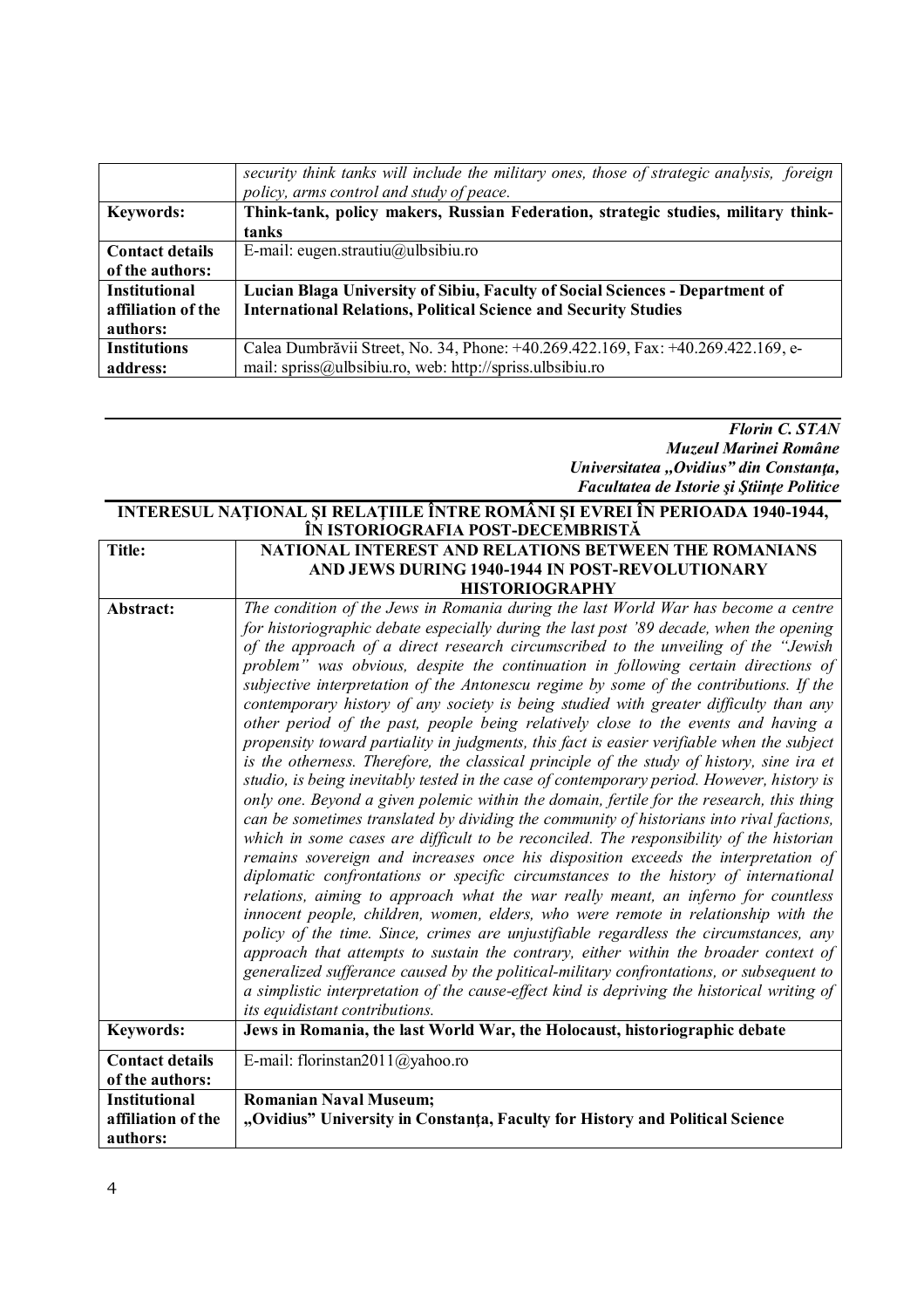| <b>Institutions</b> | Traian Street, No. 53, Phone: +40.241.619.035, Fax: +40. 241.619.035,      |
|---------------------|----------------------------------------------------------------------------|
| address:            | $ e$ -mail: naval.museum@yahoo.com, weblink: http://www.navy.ro/index.html |

*Letitia Corina MATAREA - TÜRK Observatory for Sociopolitical Developments in Europe, Frankfurt, Germany Institute for Social Work and Social Education, Frankfurt, Germany Johann Wolfgang Goethe University, Institute for Political Science, Frankfurt, Germany*

#### **DIN TEMATICA SECURITĂȚII SOCIALE ÎN GERMANIA: "IMIGRAȚIA SĂRĂCIEI" DIN ROMÂNIA ȘI BULGARIA**

| Title:                 | <b>FROM TOPICS OF SOCIAL SECURITY IN GERMANY: "POVERTY</b>                              |
|------------------------|-----------------------------------------------------------------------------------------|
|                        | <b>IMMIGRATION" FROM ROMANIA AND BULGARIA</b>                                           |
| Abstract:              | Free movement of workers is a fundamental principle of the Single Market and indeed     |
|                        | of the European Union, which brings considerable benefits to the individuals            |
|                        | concerned, and to the economies of both the host and home countries. For Romania and    |
|                        | Bulgaria, the newest EU member states, transitional arrangements still aply on the free |
|                        | movement of workers until December 31, 2013. However, already confronted with           |
|                        | considerable social problems, mostly due to the so-called "poverty-driven immigration   |
|                        | from Romania and Bulgaria," many EU-countries demand a better management of             |
|                        | uncontrolled immigration from these two cuntries. This article deals with this topic at |
|                        | length by taking Germany as a case study and concludes with some proposals for          |
|                        | tackling this issue.                                                                    |
| <b>Keywords:</b>       | European Union, free movement of workers, transitional rules, poverty-driven            |
|                        | migration                                                                               |
| <b>Contact details</b> | E-mail: Letitia.Tuerk@iss-ffm.de                                                        |
| of the authors:        |                                                                                         |
| <b>Institutional</b>   | <b>Observatory for Sociopolitical Developments in Europe, Frankfurt, Germany</b>        |
| affiliation of the     | <b>Institute for Social Work and Social Education, Frankfurt, Germany</b>               |
| authors:               | Johann Wolfgang Goethe University, Institute for Political Science, Frankfurt,          |
|                        | Germany                                                                                 |
| <b>Institutions</b>    | Zeilweg 42, 60439 Frankfurt am Main, Germany, Phone: +49/ (0)69 957 89-141, Fax:        |
| address:               | +49/ (0)69 957 89-0, Web: http://www.sociopolitical-observatory.eu/en/                  |

*Ruslana GROSU Institutul de Istorie, Stat şi Drept, Academia de Știinţe a Moldovei*

**REGLEMENTAREA RELAŢIILOR INTERNAŢIONALE PRIN DREPT ŞI PRIN PUTERE**

| Title:    | REGULATION OF INTERNATIONAL RELATIONS                                                                                                                                                                                                                                                                                                                                                                                                                                                                                                                                                                                                                                                                                                                                                                                                      |
|-----------|--------------------------------------------------------------------------------------------------------------------------------------------------------------------------------------------------------------------------------------------------------------------------------------------------------------------------------------------------------------------------------------------------------------------------------------------------------------------------------------------------------------------------------------------------------------------------------------------------------------------------------------------------------------------------------------------------------------------------------------------------------------------------------------------------------------------------------------------|
|           | <b>BY LAW AND POWER</b>                                                                                                                                                                                                                                                                                                                                                                                                                                                                                                                                                                                                                                                                                                                                                                                                                    |
| Abstract: | The essential change within the international politics occurred when the international<br>law has become an institution of the relations among states. In this regard, there have<br>been created the voluntarily agreed general rules, which regulate the behaviour of<br>actors on the international arena and their right to intervene if the balance or the<br>foundations of the international system would be threatened by various revolutionary<br>doctrines and policies.<br>The force and violence remain for centuries in the arsenal of international actors as<br>common and important means within the process of conflict resolution. The term<br>"power" is a complex one and closely linked to the central issues of the international<br>relations - the problem of war and peace. On this basis, the actors analyse the |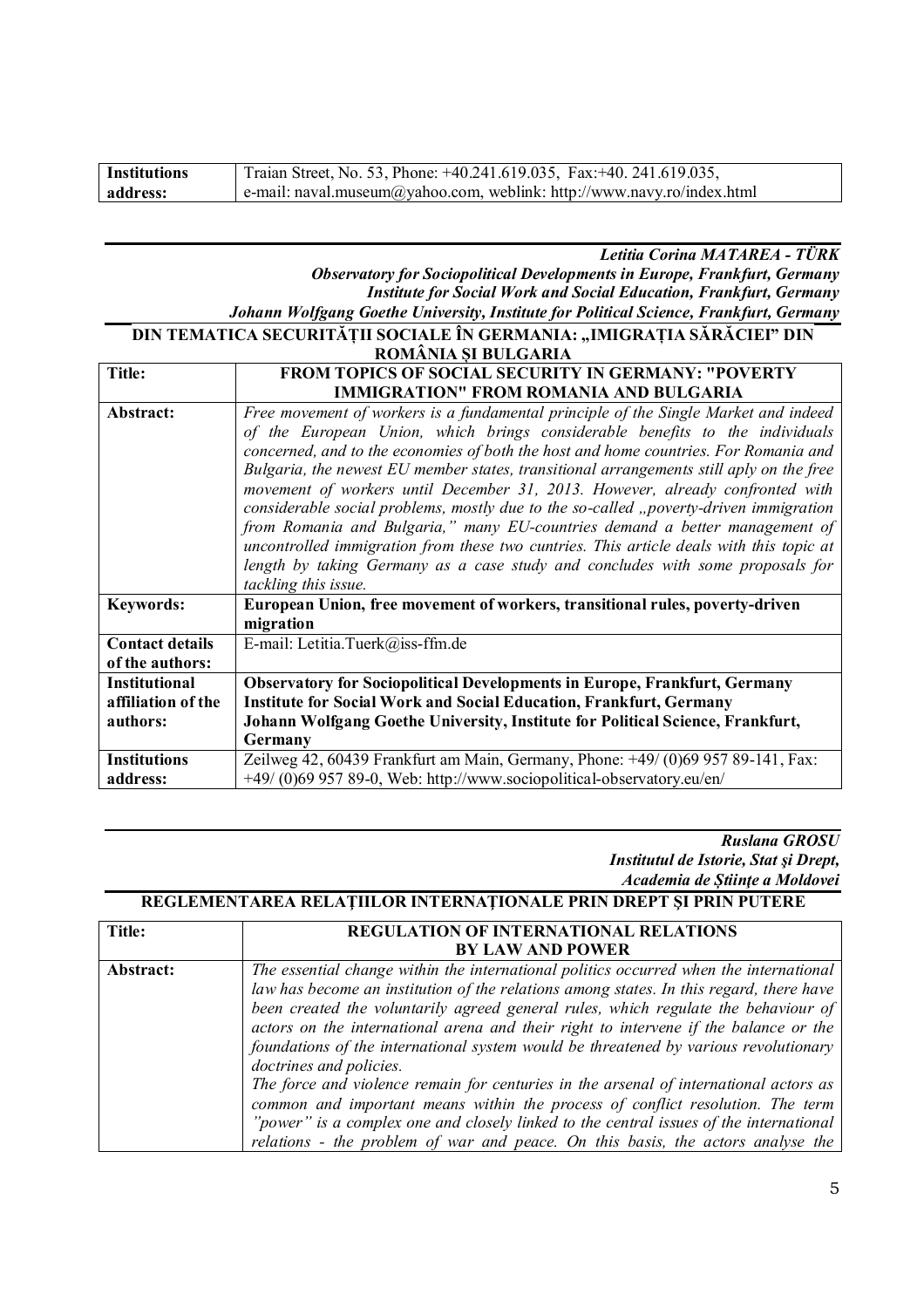|                           | possibilities and potential of stakeholders' opponent, develop the strategies of<br>interaction, make decisions, and evaluate the stability of the international system.<br>Finally, the category of power plays an important role in the methodological science of<br>international relations as an important tool for their scientific analysis: there are held<br>a series of discussions between various scientific and theoretical schools on the<br>significance of power factor, where power is as a criterion of different models of<br>international systems.<br>Power politics, in usual sense, refers not only to relations between independent states,<br>but it has a negative connotation. Recalling that it comes from Machtpolitik (power<br>politics), this term refers to the regulation of international relations by force or threat<br>of force, without taking into account the principles and norms of international law. It<br>would be a mistake to accept the idea that international relations are governed<br>exclusively by force.<br>In order to justify certain unrighteousnesses, the violations of international legal<br>norms are often compared with violation of the internal law, but, even in such<br>circumstances, any rules not lose their legal force. The most reasonable solution on<br>perspective to regulate international relations remains the law and not power, though |
|---------------------------|----------------------------------------------------------------------------------------------------------------------------------------------------------------------------------------------------------------------------------------------------------------------------------------------------------------------------------------------------------------------------------------------------------------------------------------------------------------------------------------------------------------------------------------------------------------------------------------------------------------------------------------------------------------------------------------------------------------------------------------------------------------------------------------------------------------------------------------------------------------------------------------------------------------------------------------------------------------------------------------------------------------------------------------------------------------------------------------------------------------------------------------------------------------------------------------------------------------------------------------------------------------------------------------------------------------------------------------------------------------------------------------------------------------------------|
| <b>Keywords:</b>          | there is not any guarantee that the latter will lose its character of norm.<br>International Law, legal regulation, international relations, Power Politics,                                                                                                                                                                                                                                                                                                                                                                                                                                                                                                                                                                                                                                                                                                                                                                                                                                                                                                                                                                                                                                                                                                                                                                                                                                                               |
|                           | international system, actors                                                                                                                                                                                                                                                                                                                                                                                                                                                                                                                                                                                                                                                                                                                                                                                                                                                                                                                                                                                                                                                                                                                                                                                                                                                                                                                                                                                               |
| <b>Contact details of</b> | E-mail: ruslanagrosu2001@yahoo.fr                                                                                                                                                                                                                                                                                                                                                                                                                                                                                                                                                                                                                                                                                                                                                                                                                                                                                                                                                                                                                                                                                                                                                                                                                                                                                                                                                                                          |
| the authors:              |                                                                                                                                                                                                                                                                                                                                                                                                                                                                                                                                                                                                                                                                                                                                                                                                                                                                                                                                                                                                                                                                                                                                                                                                                                                                                                                                                                                                                            |
| <b>Institutional</b>      | Institute of History, State and Law of Academy of Sciences of Moldova                                                                                                                                                                                                                                                                                                                                                                                                                                                                                                                                                                                                                                                                                                                                                                                                                                                                                                                                                                                                                                                                                                                                                                                                                                                                                                                                                      |
| affiliation of the        |                                                                                                                                                                                                                                                                                                                                                                                                                                                                                                                                                                                                                                                                                                                                                                                                                                                                                                                                                                                                                                                                                                                                                                                                                                                                                                                                                                                                                            |
| authors:                  |                                                                                                                                                                                                                                                                                                                                                                                                                                                                                                                                                                                                                                                                                                                                                                                                                                                                                                                                                                                                                                                                                                                                                                                                                                                                                                                                                                                                                            |
| <b>Institutions</b>       | 31 August 1989 Street, no. 82, Chisinau, Republic of Moldova                                                                                                                                                                                                                                                                                                                                                                                                                                                                                                                                                                                                                                                                                                                                                                                                                                                                                                                                                                                                                                                                                                                                                                                                                                                                                                                                                               |
| address:                  |                                                                                                                                                                                                                                                                                                                                                                                                                                                                                                                                                                                                                                                                                                                                                                                                                                                                                                                                                                                                                                                                                                                                                                                                                                                                                                                                                                                                                            |

#### *Rodica PANŢA Universitatea Liberă Internaţională din Moldova Facultatea de Istorie şi Relaţii Internaţionale*

| ROLUL "SOFT POWER" ÎN DIPLOMAȚIA PUBLICĂ CHINEZĂ |                                                                                                                                                                                                                                                                                                                                                                                                                                                                                                                                                                                                                                                                                                                                                     |
|--------------------------------------------------|-----------------------------------------------------------------------------------------------------------------------------------------------------------------------------------------------------------------------------------------------------------------------------------------------------------------------------------------------------------------------------------------------------------------------------------------------------------------------------------------------------------------------------------------------------------------------------------------------------------------------------------------------------------------------------------------------------------------------------------------------------|
| Title:                                           | <b>ROLE OF "SOFT POWER" IN CHINA PUBLIC DIPLOMACY</b>                                                                                                                                                                                                                                                                                                                                                                                                                                                                                                                                                                                                                                                                                               |
| Abstract:                                        | This article addresses the increasing Chinese Soft power at the global level. In fact,<br>given China's fast growing economy and its increasing power in the international<br>system, this country has prioritized public diplomacy in its foreign policy strategy. In<br>recent years, China has sought to supplement its traditional use of hard power with soft<br>power, and thus the Chinese government has paid more and more attention to public<br>diplomacy. Chinese governments have previously demonstrated a limited understanding<br>of public diplomacy, seeing it either as external propaganda or a form of internal public<br>affairs, but this has not prevented China from becoming a skilled public diplomacy<br><i>player.</i> |
| <b>Keywords:</b>                                 | Public diplomacy, smart power, American foreign policy.                                                                                                                                                                                                                                                                                                                                                                                                                                                                                                                                                                                                                                                                                             |
| <b>Contact details</b>                           | E-mail: pisarencu@yahoo.com                                                                                                                                                                                                                                                                                                                                                                                                                                                                                                                                                                                                                                                                                                                         |
| of the authors:                                  | blog: rpanta.ulim.md                                                                                                                                                                                                                                                                                                                                                                                                                                                                                                                                                                                                                                                                                                                                |
| <b>Institutional</b>                             | Free International University of Moldova, Faculty of History and International                                                                                                                                                                                                                                                                                                                                                                                                                                                                                                                                                                                                                                                                      |
| affiliation of                                   | <b>Relations</b>                                                                                                                                                                                                                                                                                                                                                                                                                                                                                                                                                                                                                                                                                                                                    |
| the authors:                                     |                                                                                                                                                                                                                                                                                                                                                                                                                                                                                                                                                                                                                                                                                                                                                     |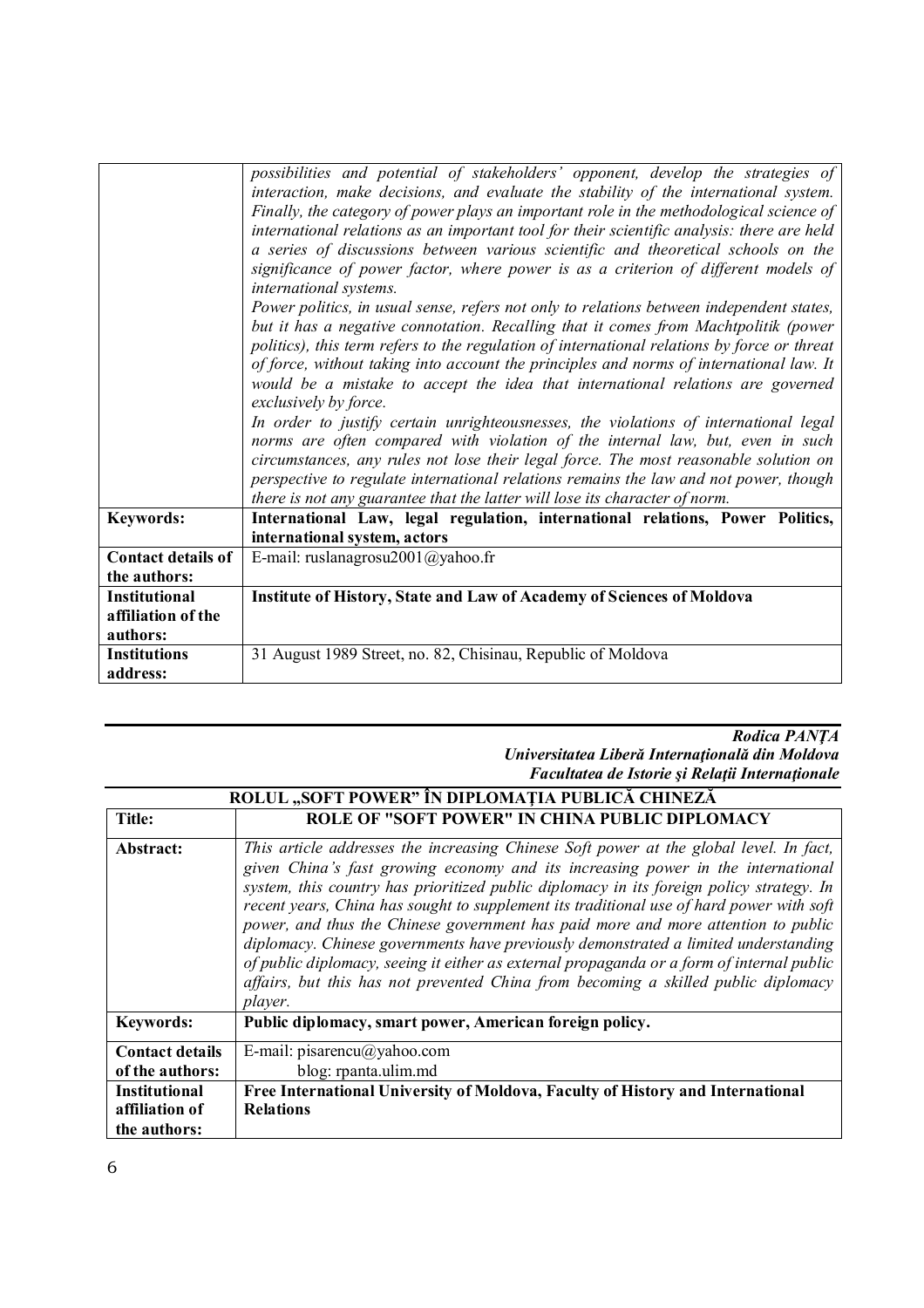| Institutions | 52 Vlaicu Parcalab street, Chisinau, MD-2012 Republic of Moldova |
|--------------|------------------------------------------------------------------|
| address:     | Tel.: $(+373 22) 220029$ ; Tel/Fax.: $(+373 22) 220028$          |

#### *Stelian SCĂUNAŞ Universitatea "Lucian Blaga" din Sibiu Facultatea de Ştiinţe Socio-Umane Departamentul de Relaţii Internaţionale, Ştiinţe Politice şi Studii de Securitate*

| Depuramental de Ketaju Internaționale, științe 1 outice și Statul de Securiulu |
|--------------------------------------------------------------------------------|
| STABILITATEA SI DINAMICA                                                       |

| PRINCIPIILOR FUNDAMENTALE ALE DREPTULUI INTERNAȚIONAL PUBLIC |                                                                                           |
|--------------------------------------------------------------|-------------------------------------------------------------------------------------------|
| <b>Title:</b>                                                | <b>STABILITY AND DYNAMICS OF FUNDAMENTAL PRINCIPLES OF</b>                                |
|                                                              | PUBLIC INTERNATIONAL LAW                                                                  |
| Abstract:                                                    | Public International Law concerns the conduct which states will adopt, through their      |
|                                                              | consent freely expressed, in order to regulate their international relations, in a world  |
|                                                              | as complex and changeable in different fields, such as the defence of international       |
|                                                              | peace and security, or human dignity as fundamental values of the international           |
|                                                              | community, but also in the field of education, health, nutrition and labour relations.    |
|                                                              | Some of the international rules are so important by the values they stand for, that they  |
|                                                              | are guiding principles for the entire international legal system. Fundamental             |
|                                                              | principles of International Public Law are very stable, yet are also subject to their own |
|                                                              | dynamics, resulting in dynamics of international relations that reflect the realities in  |
|                                                              | an evolving international society. The question is where is the balance point between     |
|                                                              | stability and dynamics of the fundamental principles of Public International Law,         |
|                                                              | being also fundamental principles of international relations, and how they can be         |
|                                                              | subjected to reform without jeopardizing the effectiveness of Public International Law.   |
| <b>Keywords:</b>                                             | International law, fundamental principles, international relations, international         |
|                                                              | security, international stability, reform                                                 |
| <b>Contact details of</b>                                    | E-mail: scaunass@yahoo.com                                                                |
| the authors:                                                 |                                                                                           |
| <b>Institutional</b>                                         | "Lucian Blaga" University of Sibiu, Faculty of Social Sciences - Department of            |
| affiliation of the                                           | <b>International Relations, Political Science and Security Studies</b>                    |
| authors:                                                     |                                                                                           |
| <b>Institutions</b>                                          | Calea Dumbrăvii Street, No. 34, Phone: +40.269.422.169, Fax: +40.269.422.169, e-          |
| address:                                                     | mail: spriss@ulbsibiu.ro, web: http://spriss.ulbsibiu.ro                                  |

*Silviu NATE*

*Universitatea "Lucian Blaga" din Sibiu, Facultatea de Ştiinţe Socio-Umane Departamentul de Relaţii Internaţionale, Ştiinţe Politice şi Studii de Securitate*

| <b>COMPANIILE MILITARE PRIVATE – DE LA PRIVATIZAREA SECURITĂȚII LA</b><br>EXTERNALIZAREA AUTORITĂȚII STATALE |                                                                                                                                                                                                                                                                                                                                                                                                                                                                                                                                                                                                                         |
|--------------------------------------------------------------------------------------------------------------|-------------------------------------------------------------------------------------------------------------------------------------------------------------------------------------------------------------------------------------------------------------------------------------------------------------------------------------------------------------------------------------------------------------------------------------------------------------------------------------------------------------------------------------------------------------------------------------------------------------------------|
| Title:                                                                                                       | <b>PRIVATE MILITARY COMPANIES - FROM PRIVATIZED SECURITY TO</b><br><b>OUTSOURCING THE STATE AUTHORITY</b>                                                                                                                                                                                                                                                                                                                                                                                                                                                                                                               |
| Abstract:                                                                                                    | International security complexities indicate important developments in the relationship<br>between security and the sovereign state, structures of political power and authority,<br>and the operations of global capital.<br>The lack of dedicated and specific regulation of over-assessment attitudes and over-<br>ownership of private military companies, risk to further deepen cultural cleavages<br>between nations and confusing the authorities.<br>The existence of current regulations is however undermined by the absence of a<br>coercive mechanism that can penalize infringements after they happened. |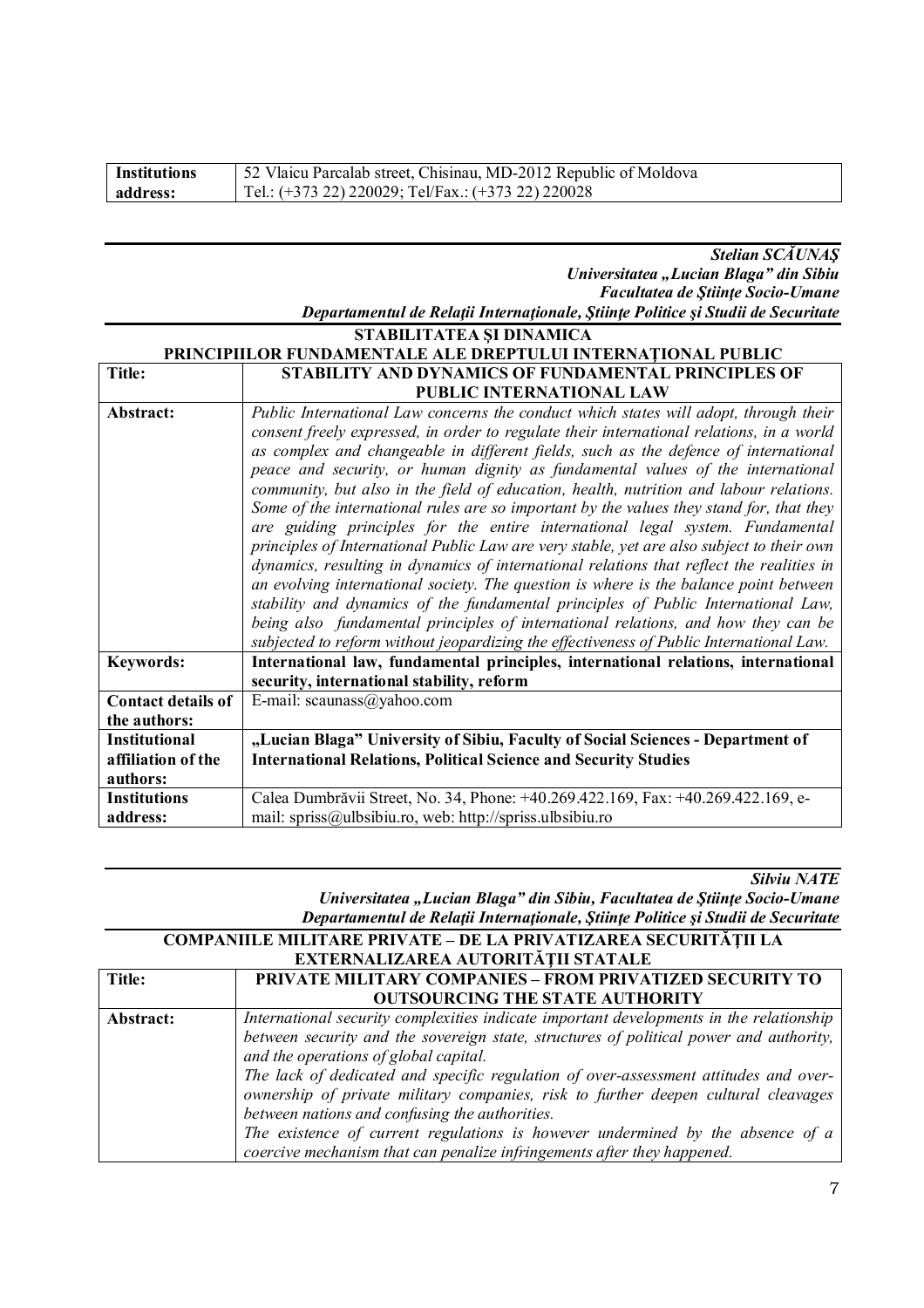| <b>Keywords:</b>       | Outsourcing security, military companies, private sector, state, law.            |
|------------------------|----------------------------------------------------------------------------------|
| <b>Contact details</b> | E-mail: silviu.nate@gmail.com                                                    |
| of the authors:        |                                                                                  |
| <b>Institutional</b>   | Lucian Blaga University of Sibiu, Faculty of Social Sciences - Department of     |
| affiliation of the     | <b>International Relations, Political Science and Security Studies</b>           |
| authors:               |                                                                                  |
| <b>Institutions</b>    | Calea Dumbrăvii Street, No. 34, Phone: +40.269.422.169, Fax: +40.269.422.169, e- |
| address:               | mail: spriss@ulbsibiu.ro, web: http://spriss.ulbsibiu.ro                         |

#### *Monica GHEORGHIȚĂ Academia Naţională de Informaţii "Mihai Viteazul"*

**HANNIBAL ANTE PORTAS? DECONSTRUCTING THE CHINESE STRATEGIC INTERESTS IN** 

|                        | THE 21 <sup>ST</sup> CENTURY AND THEIR IMPACT ON EUROPE                                                                                                                                                                                                                                                                                                                                                                                                                                                                                                                                                                                                                                                                                                                          |
|------------------------|----------------------------------------------------------------------------------------------------------------------------------------------------------------------------------------------------------------------------------------------------------------------------------------------------------------------------------------------------------------------------------------------------------------------------------------------------------------------------------------------------------------------------------------------------------------------------------------------------------------------------------------------------------------------------------------------------------------------------------------------------------------------------------|
| Title:                 | HANNIBAL ANTE PORTAS? DECONSTRUCTING THE CHINESE                                                                                                                                                                                                                                                                                                                                                                                                                                                                                                                                                                                                                                                                                                                                 |
|                        | STRATEGIC INTERESTS IN THE 21 <sup>ST</sup> CENTURY AND THEIR IMPACT ON                                                                                                                                                                                                                                                                                                                                                                                                                                                                                                                                                                                                                                                                                                          |
|                        | <b>EUROPE</b>                                                                                                                                                                                                                                                                                                                                                                                                                                                                                                                                                                                                                                                                                                                                                                    |
| Abstract:              | It is known that the Chinese talk about these two events - jiu yao yao which means 9/11<br>and jiu yao si - $9/14$ – the date when Lehman Brothers collapsed, as related events.                                                                                                                                                                                                                                                                                                                                                                                                                                                                                                                                                                                                 |
|                        | They are not seen as isolated incidents, but reflections of an underlying shift in power                                                                                                                                                                                                                                                                                                                                                                                                                                                                                                                                                                                                                                                                                         |
|                        | that is going on in the world, taking place sotto voce, almost by stealth. We live in many<br>senses in a revolutionary era.                                                                                                                                                                                                                                                                                                                                                                                                                                                                                                                                                                                                                                                     |
|                        | In the West, the public discourse about the rise of China is prisoner to a marked Euro-                                                                                                                                                                                                                                                                                                                                                                                                                                                                                                                                                                                                                                                                                          |
|                        | Atlantic bias that is a real barrier to understanding the way China acts on the<br>international stage. Many of us in the West find it difficult to visualize beyond the                                                                                                                                                                                                                                                                                                                                                                                                                                                                                                                                                                                                         |
|                        | paradigms of the contemporary world of the Western hegemony and become imprisoned<br>with our assumptions.                                                                                                                                                                                                                                                                                                                                                                                                                                                                                                                                                                                                                                                                       |
|                        | The question arises over the nature and the implications of the two most salient Chinese                                                                                                                                                                                                                                                                                                                                                                                                                                                                                                                                                                                                                                                                                         |
|                        | strategic interests today. First is the preservation of internal stability and unity of the<br>country. China's second main strategic concern is of economic nature.                                                                                                                                                                                                                                                                                                                                                                                                                                                                                                                                                                                                             |
|                        | Against this turmoiled background, European countries live in an atmosphere of<br>reconciled acquiescence, mixed with a Panglossian stance that it will all work out well<br>eventually. A careful look at the problem areas of EU-China cooperation (out of tune<br>with the proclaimed comprehensive strategic partnership), i.e. criticism of China's<br>human and religious rights record, the extension of the market economy status, the<br>continuing arms embargo, the asymmetry in security goals and orientation, the<br>American reaction or China's neo-mercantilist strategies to assure its supply of natural<br>resources, reveal a stunning image of what Europe may lose if a growing Chinese<br>presence might influence the political stand within the Union. |
| <b>Keywords:</b>       | China, EU, security, strategic interests, Pax Sinica                                                                                                                                                                                                                                                                                                                                                                                                                                                                                                                                                                                                                                                                                                                             |
| <b>Contact details</b> | E-mail: monica.gheorghita@gmail.com                                                                                                                                                                                                                                                                                                                                                                                                                                                                                                                                                                                                                                                                                                                                              |
| of the authors:        |                                                                                                                                                                                                                                                                                                                                                                                                                                                                                                                                                                                                                                                                                                                                                                                  |
| <b>Institutional</b>   | "Mihai Viteazul" National Intelligence Academy                                                                                                                                                                                                                                                                                                                                                                                                                                                                                                                                                                                                                                                                                                                                   |
| affiliation of         |                                                                                                                                                                                                                                                                                                                                                                                                                                                                                                                                                                                                                                                                                                                                                                                  |
| the authors:           |                                                                                                                                                                                                                                                                                                                                                                                                                                                                                                                                                                                                                                                                                                                                                                                  |
| <b>Institutions</b>    | Sos. Odai, no. 20-22, Bucharest Phone/Fax: 0214106550                                                                                                                                                                                                                                                                                                                                                                                                                                                                                                                                                                                                                                                                                                                            |
| address:               |                                                                                                                                                                                                                                                                                                                                                                                                                                                                                                                                                                                                                                                                                                                                                                                  |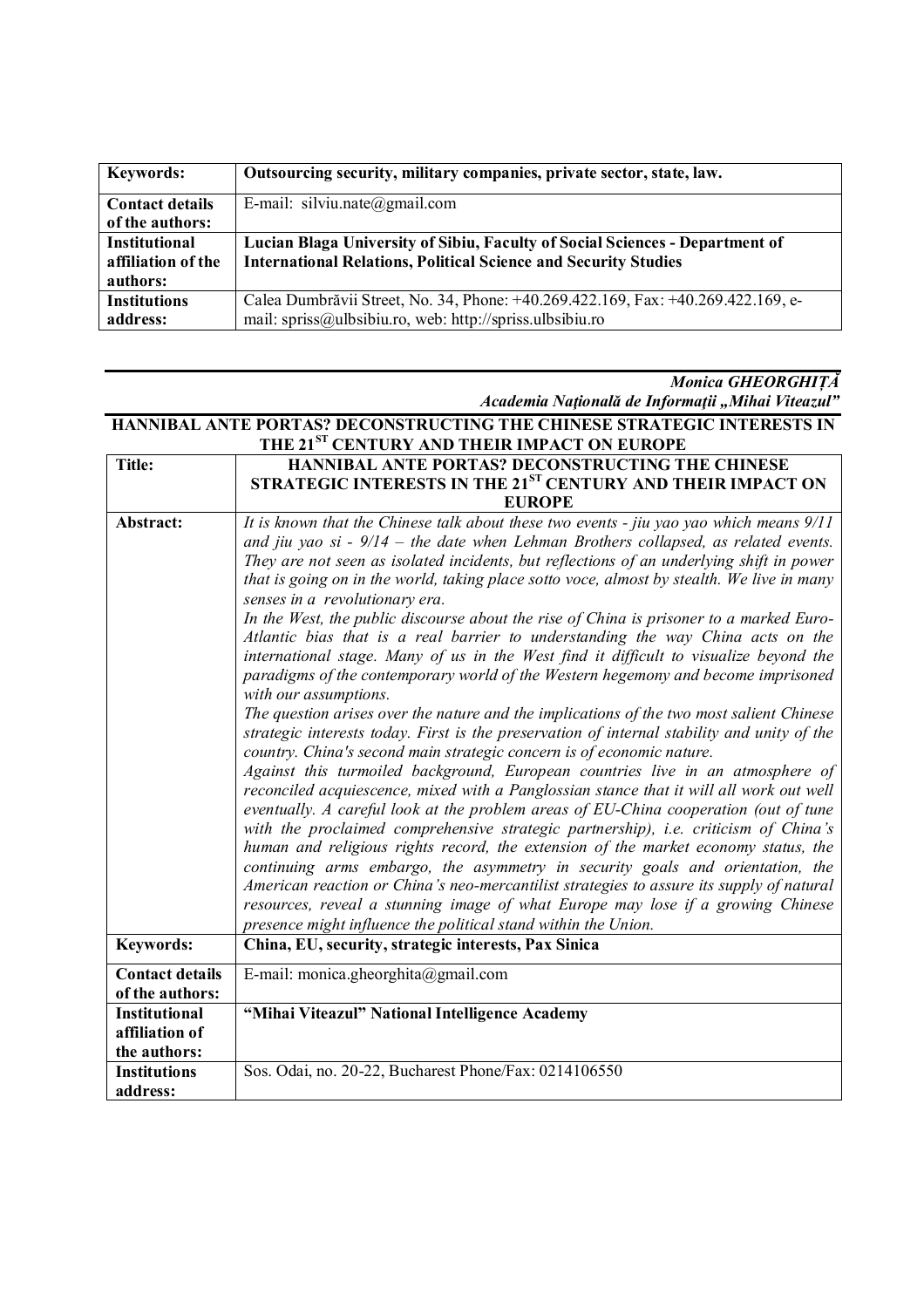#### *Nicoleta Anne-Marie MUNTEANU Universitatea "Lucian Blaga" din Sibiu Facultatea de Ştiinţe Socio-Umane Departamentul de Relaţii Internaţionale, Ştiinţe Politice şi Studii de Securitate*

# **ROLUL RETELELOR MEDIATICE ÎN GESTIONAREA CRIZELOR DE IMAGINE ALE**

| KULUL KETELELUK MEDIATIUE IN GESTIONAKEA UKIZELUK DE IMAGINE ALE |                                                                                                                                                                                                                                                                                                                                                                                                                                                                                                                                                                             |
|------------------------------------------------------------------|-----------------------------------------------------------------------------------------------------------------------------------------------------------------------------------------------------------------------------------------------------------------------------------------------------------------------------------------------------------------------------------------------------------------------------------------------------------------------------------------------------------------------------------------------------------------------------|
|                                                                  | <b>INSTITUTIILOR CU ATRIBUTII ÎN DOMENIUL SECURITĂȚII</b>                                                                                                                                                                                                                                                                                                                                                                                                                                                                                                                   |
| Title:                                                           | <b>MEDIA NETWORKS ROLE IN IMAGE CRISIS MANAGEMENT OF THE</b><br><b>INSTITUTIONS WITH RESPONSABILITY IN SECURITY FIELD</b>                                                                                                                                                                                                                                                                                                                                                                                                                                                   |
| Abstract:                                                        | Beyond economic, financial and managerial aspects, one of the causes of failure of an<br>organization is inadequate public image. Socially, the image of an organization is<br>relevant through of the degree of public awareness and confidence with which it is<br>listed in the environment in which they operate.<br>Crisis image of an organization with responsability in security field, unpleasant<br>situation, involves damage level of awareness and confidence, also the reputation of the<br>institution. Manage it wrong can damage the organization's image. |
| <b>Keywords:</b>                                                 | Networks, media, crisis, security, image                                                                                                                                                                                                                                                                                                                                                                                                                                                                                                                                    |
| <b>Contact details</b><br>of the authors:                        | E-mail: nicoleta.munteanu@ulbsibiu.ro                                                                                                                                                                                                                                                                                                                                                                                                                                                                                                                                       |
| <b>Institutional</b><br>affiliation of the<br>authors:           | "Lucian Blaga" University of Sibiu, Faculty of Social Sciences and Humanities                                                                                                                                                                                                                                                                                                                                                                                                                                                                                               |
| <b>Institutions</b><br>address:                                  | Calea Dumbrăvii Street, No. 34, Phone: +40.269.422.169, Fax: 040.269.422.169, e-<br>mail: spriss@ulbsibiu.ro, web: http://spriss.ulbsibiu.ro                                                                                                                                                                                                                                                                                                                                                                                                                                |

### *Casian ANTON Universitatea "Lucian Blaga" din Sibiu Facultatea de Ştiinţe Socio-Umane*

#### *Departamentul de Relaţii Internaţionale, Ştiinţe Politice şi Studii de Securitate* **THE EFFICIENCY OF CHINA'S SOFT POWER IN INTERNATIONAL RELATIONS**

|                        | LIIE EFFICIENCT OF CHINA 8 80FT FOWER IN INTERNATIONAL RELATIONS                                                                                                                                                                                                                                                                                                                                                                                                                                                                                                                                                                                                                                                                                                                                                                                                                                                 |
|------------------------|------------------------------------------------------------------------------------------------------------------------------------------------------------------------------------------------------------------------------------------------------------------------------------------------------------------------------------------------------------------------------------------------------------------------------------------------------------------------------------------------------------------------------------------------------------------------------------------------------------------------------------------------------------------------------------------------------------------------------------------------------------------------------------------------------------------------------------------------------------------------------------------------------------------|
| Title:                 | THE EFFICIENCY OF CHINA'S SOFT POWER IN INTERNATIONAL                                                                                                                                                                                                                                                                                                                                                                                                                                                                                                                                                                                                                                                                                                                                                                                                                                                            |
|                        | <b>RELATIONS</b>                                                                                                                                                                                                                                                                                                                                                                                                                                                                                                                                                                                                                                                                                                                                                                                                                                                                                                 |
| Abstract:              | After the collapse of the USSR, in 1990's, China became the most powerful communist<br>country in the world system. The economic growth of China, in the last thirty years, is<br>higher than U.S. and other states. Some thinkers asserted the hypothesis that China will<br>replace the present order and will try to counterbalance against the Western rules,<br>which now are the core of the international system. In order to maintain its growth,<br>economic and military, and not to be seen as a threat to other countries, China, by<br>using a new type of power, namely soft power, has been trying to integrate in the<br>international community and to build a positive image in the eyes of the democratic<br>societies. By using Nye's components of soft power, culture, political values and foreign<br>policy, the present article aims to explore the efficiency of China's soft power in |
|                        | international relations in the light of the subsequent research evidence.                                                                                                                                                                                                                                                                                                                                                                                                                                                                                                                                                                                                                                                                                                                                                                                                                                        |
| <b>Keywords:</b>       | China, soft power, international relations, culture, political values, foreign policy                                                                                                                                                                                                                                                                                                                                                                                                                                                                                                                                                                                                                                                                                                                                                                                                                            |
| <b>Contact details</b> | E-mail: anton.casian@gmail.com                                                                                                                                                                                                                                                                                                                                                                                                                                                                                                                                                                                                                                                                                                                                                                                                                                                                                   |
| of the authors:        |                                                                                                                                                                                                                                                                                                                                                                                                                                                                                                                                                                                                                                                                                                                                                                                                                                                                                                                  |
| <b>Institutional</b>   | Lucian Blaga University of Sibiu, Faculty of Social Sciences - Department of                                                                                                                                                                                                                                                                                                                                                                                                                                                                                                                                                                                                                                                                                                                                                                                                                                     |
| affiliation of the     | <b>International Relations, Political Science and Security Studies</b>                                                                                                                                                                                                                                                                                                                                                                                                                                                                                                                                                                                                                                                                                                                                                                                                                                           |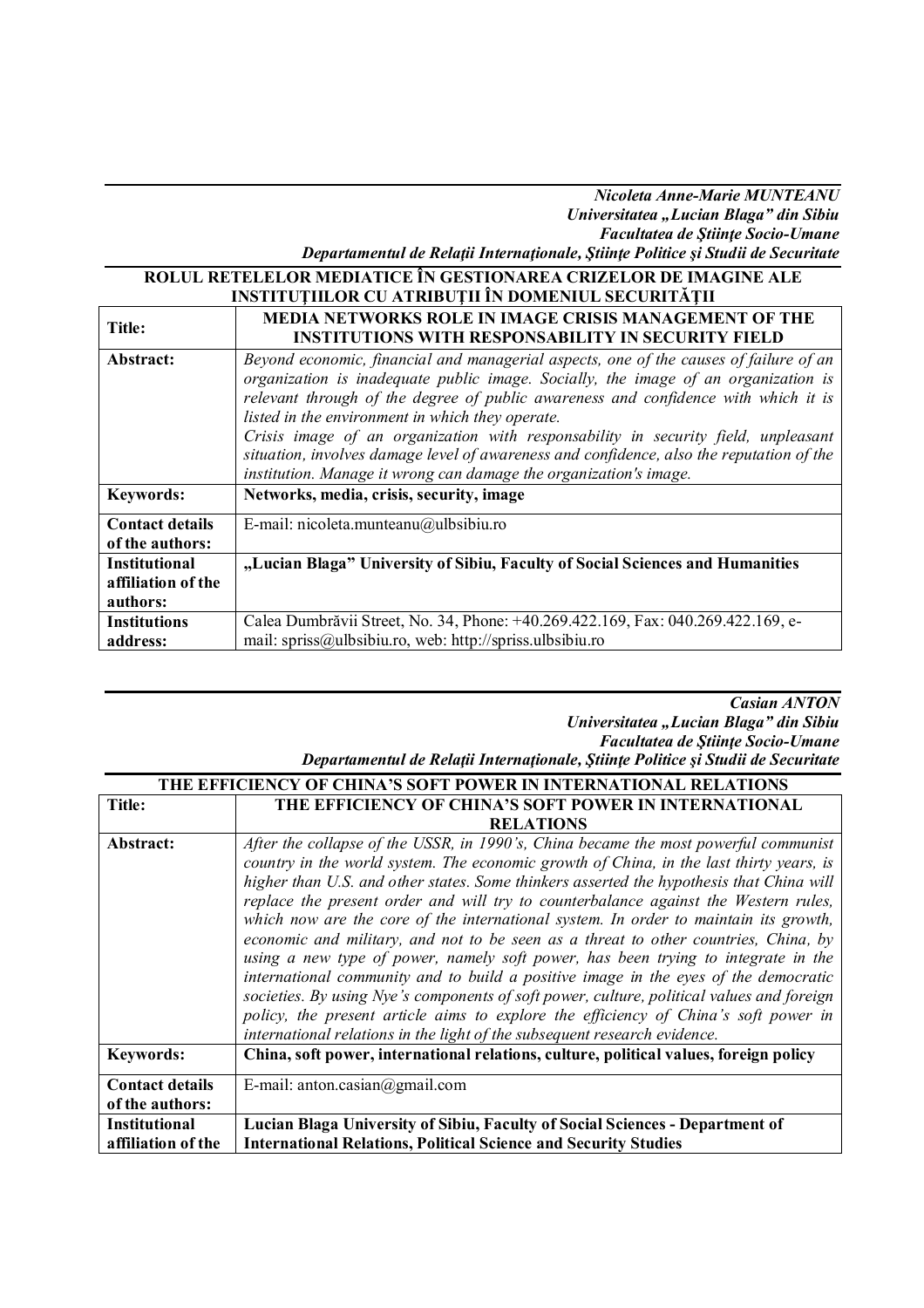| authors:            |                                                                                  |
|---------------------|----------------------------------------------------------------------------------|
| <b>Institutions</b> | Calea Dumbrăvii Street, No. 34, Phone: +40.269.422.169, Fax: +40.269.422.169, e- |
| address:            | mail: spriss@ulbsibiu.ro, web: http://spriss.ulbsibiu.ro                         |

*Veselin KONATAR(1) University of Belgrade Faculty of Security Studies Nadja KONATAR(2) University of Novi Sad Faculty of Law*

٦

#### **SECRET OPERATIONS AS A SEGMENT OF THE STRATEGY FOR FRACTIONING YUGOSLAVIA AND POST-YUGOSLAVIAN REGION Title: Secret Operations as a Segment of the Strategy for Fractioning**

|                                                        | Yugoslavia and Post-Yugoslavian Region                                                                                                                                                                                                                                                                                                                                                                                                                                                                                                                                                                                                                                                                                                                                                                                                                                                                                                                                                                                                                                                                                                                                                                                                                                                                                                                                                                                            |
|--------------------------------------------------------|-----------------------------------------------------------------------------------------------------------------------------------------------------------------------------------------------------------------------------------------------------------------------------------------------------------------------------------------------------------------------------------------------------------------------------------------------------------------------------------------------------------------------------------------------------------------------------------------------------------------------------------------------------------------------------------------------------------------------------------------------------------------------------------------------------------------------------------------------------------------------------------------------------------------------------------------------------------------------------------------------------------------------------------------------------------------------------------------------------------------------------------------------------------------------------------------------------------------------------------------------------------------------------------------------------------------------------------------------------------------------------------------------------------------------------------|
| Abstract:                                              | The number of texts and study papers on conflicts in the area of Yugoslavia has reached<br>several thousand titles. Quality and quantity analysis of the content of such a large<br>number of studies, despite empirical evidence and theoretically based interpretations,<br>indicates that the international public received just fragments of the truth about events<br>in the area of Yugoslavia, since the whole truth could not survive the strikes of the<br>power. Selective truth was placed by the politicians, media, even by some academic<br>circles that became prisoners of paradigms imposed by politics, blaming unanimously<br>one party, almost to its demonization. The condemnation of the crimes is undisputable,<br>but the main problem is that there has not been the condemnation of all.<br>According to this, the aim of this paper is to expose to the critiques prejudicial and bias<br>approaches to the events in Yugoslavia, as well as to emphasize the fact that in case a<br>more complete comprehension of this country's disintegration is wanted, the elementary<br>part of narration, besides stating internal contradictions, must be the participation and<br>influence of main carriers of global processes onto the sequence of events in Yugoslavia<br>disintegration, whilst disintegration processes on post-Yugoslavian area were not<br>finished by formation of six new states. |
| <b>Keywords:</b>                                       | Yugoslavia, conflict, intelligence services, secret operations, disintegration.                                                                                                                                                                                                                                                                                                                                                                                                                                                                                                                                                                                                                                                                                                                                                                                                                                                                                                                                                                                                                                                                                                                                                                                                                                                                                                                                                   |
| <b>Contact details</b><br>of the authors:              | E-mail: knadja@t-com.me                                                                                                                                                                                                                                                                                                                                                                                                                                                                                                                                                                                                                                                                                                                                                                                                                                                                                                                                                                                                                                                                                                                                                                                                                                                                                                                                                                                                           |
| <b>Institutional</b><br>affiliation of<br>the authors: | <b>University of Belgrade, Faculty of Security Studies</b><br>(1)<br>University of Novi Sad, Faculty of Law<br>(2)                                                                                                                                                                                                                                                                                                                                                                                                                                                                                                                                                                                                                                                                                                                                                                                                                                                                                                                                                                                                                                                                                                                                                                                                                                                                                                                |
| <b>Institutions</b><br>address:                        | $(1)$ 11000 Belgrade, Gospodara Vučića 50, Serbia, phone: +381 $(0)$ 11 6451-963, fax:<br>+381 (0)11 6457-685, http://www.fb.bg.ac.rs/<br>21000 Novi Sad, Trg Dositeja Obradovića 1, Serbia, phone: +381 21 63 503 77, fax<br>(2)<br>+381 21 450 427, http://www.uns.ac.rs/en/                                                                                                                                                                                                                                                                                                                                                                                                                                                                                                                                                                                                                                                                                                                                                                                                                                                                                                                                                                                                                                                                                                                                                    |

| Oleksii KHARLAMOV(1), Marina BONDARENKO(2)                             |
|------------------------------------------------------------------------|
| <b>Frantsevich Institute for Problems of Materials Science of NASU</b> |
| Ganna KHARLAMOVA(3)                                                    |
| <b>Taras Shevchenko National University of Kyiv</b>                    |

| NANOTHREATS – THE FUTURE TRENDS OF TERRORISTIC THREATS |                                        |
|--------------------------------------------------------|----------------------------------------|
| <b>Title:</b>                                          | <b>NANOTHREATS – THE FUTURE TRENDS</b> |
|                                                        | OF TERRORISTIC THREATS                 |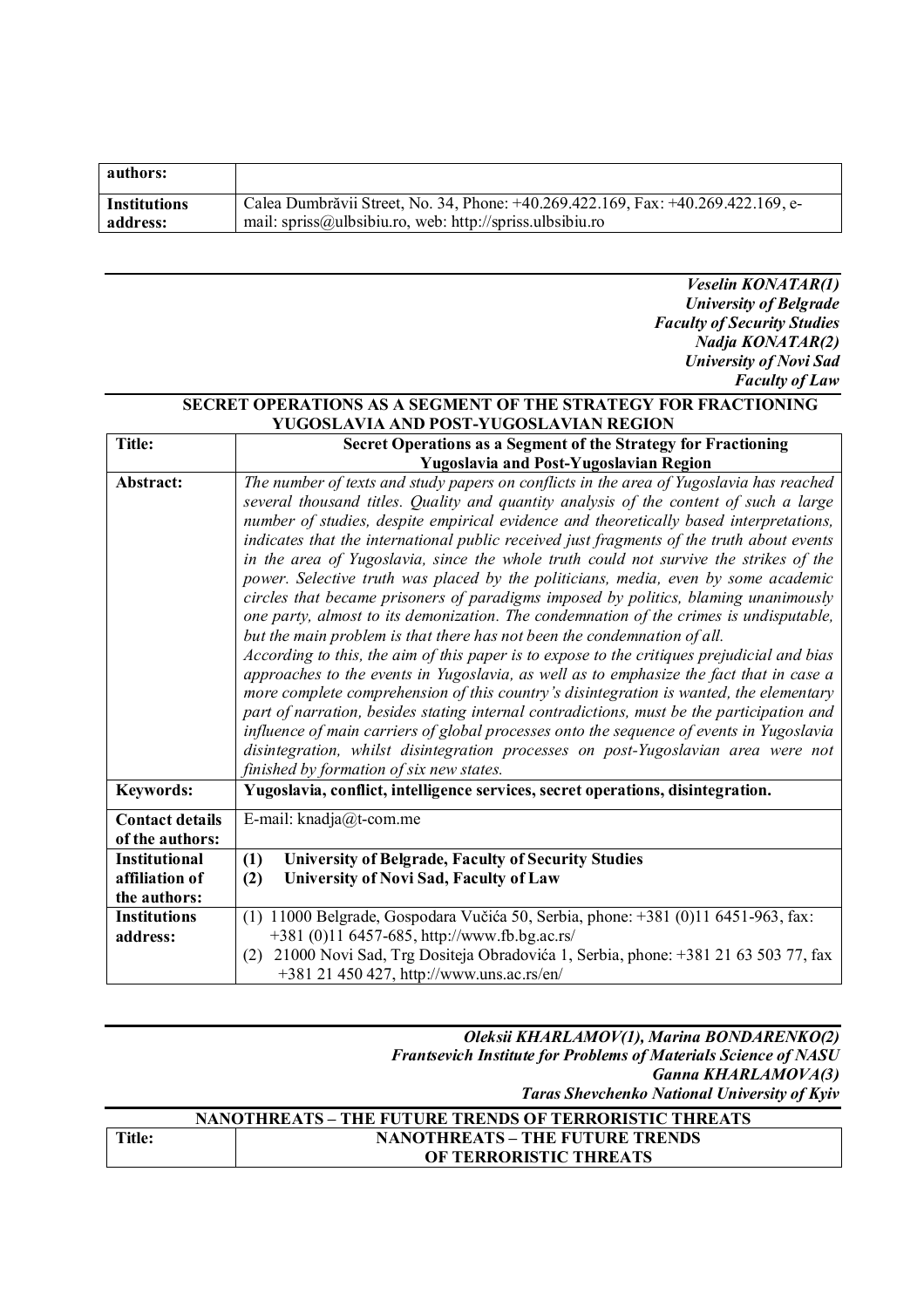| Abstract:              | Nanoterrorism is an illegal and uncontrollable manufacture and usage of extremely                                   |
|------------------------|---------------------------------------------------------------------------------------------------------------------|
|                        | aggressive products of nanochemistry and the achievements of nanotechnology                                         |
|                        | (nanoweapon, nanosensors) as the instrument of a terror, mental and psychological                                   |
|                        | control. The nanoecological threat is connected to uncontrollable distribution and                                  |
|                        | purposeful influence of synthesized nanodimensional objects (nanostructures,                                        |
|                        | nanoparticles and nanophases), which are capable easily to penetrate in organism of                                 |
|                        | the human being and selectively to reach any human organ. The nanotechnological                                     |
|                        | threat is connected to creation of practically invisible (modern means) nanoweapon,                                 |
|                        | capable also to damage selectively human organs. The nanodemocratic threat is an                                    |
|                        | inevitable result of creation and usage of nanosensors as the control and management                                |
|                        | tool of consciousness and intelligence of the person.                                                               |
| <b>Keywords:</b>       | Nanoterrorism, nanodemocracy, nanoparticles, nanostructures, nanoecology,                                           |
|                        | uncontrollable nanosystems, nanothreats peculiarities.                                                              |
| <b>Contact details</b> | E-mail: akharlamov@ukr.net                                                                                          |
| of the authors:        |                                                                                                                     |
| <b>Institutional</b>   | (1), (2) Frantsevich Institute for Problems of Materials Science of NASU                                            |
| affiliation of         |                                                                                                                     |
|                        | (3) Taras Shevchenko National University of Kyiv                                                                    |
| the authors:           |                                                                                                                     |
| <b>Institutions</b>    | $(1)$ , $(2)$ 3, Krzhizhanovsky str., 03680, Kyiv-142, Ukraine, tel. $(044)424-02-56$ , fax:                        |
| address:               | 380(44)424-21-31, http://www.materials.kiev.ua;                                                                     |
|                        | (3) 90-A, Vasyl'kivs'ka St., 03022, Kyiv, Ukraine, tel. (044) 259-70-43, fax: (044) 259-<br>70-08, www.univ.kiev.ua |

| <b>Remus STEFUREAC</b>                            |  |
|---------------------------------------------------|--|
| Academia Națională de Informații "Mihai Viteazul" |  |

#### **RELAȚIILE ROMÂNO-SOVIETICE DUPĂ 1964 ÎN CONTEXTUL RĂZBOIULUI INFORMAȚIONAL**

| <b>Title:</b>          | <b>ROMANIAN-SOVIET RELATIONS AFTER 1964, IN THE CONTEXT OF</b>                                                                                                                                                                                                                                                                                                                                                                                                                                                                                                                                                                                                                                                                                                                                                                                                                                                                                                                                                                                                   |
|------------------------|------------------------------------------------------------------------------------------------------------------------------------------------------------------------------------------------------------------------------------------------------------------------------------------------------------------------------------------------------------------------------------------------------------------------------------------------------------------------------------------------------------------------------------------------------------------------------------------------------------------------------------------------------------------------------------------------------------------------------------------------------------------------------------------------------------------------------------------------------------------------------------------------------------------------------------------------------------------------------------------------------------------------------------------------------------------|
|                        | <b>INTELLIGENCE WARFARE</b>                                                                                                                                                                                                                                                                                                                                                                                                                                                                                                                                                                                                                                                                                                                                                                                                                                                                                                                                                                                                                                      |
| Abstract:              | One of the most important disputes regarding Romania's foreign policy is about the<br>Soviet-Romanian relations between the 60's and the 80's. On this account, a strong<br>cleavage was born between two opposite sides: one arguing that after 1964, Romania<br>embarked on a journey of real dissent from the Soviet Union and one claiming that<br>Romania's rebellion was false, tolerated and partly simulated by Soviet hegemonic<br>power in order to make the country a "Trojan horse" of the communist bloc, sent to<br>West eager for the friendship of any deserter from the East.<br>This study aims to bring clarity and detailed nuances on Romanian-Soviet diplomatic<br>relations from 1964 to 1989. We assume that the reason why the Soviet intelligence<br>structures developed such hostile actions against Romania was the pronounced<br>deterioration of political relations between the two countries or the political leadership<br>of the two communist states' parties, although such a distinction could be considered<br>excessive. |
| <b>Keywords:</b>       | Intelligence, Foreign policy, Romanian-Soviet relations, Soviet intelligence<br>structures                                                                                                                                                                                                                                                                                                                                                                                                                                                                                                                                                                                                                                                                                                                                                                                                                                                                                                                                                                       |
| <b>Contact details</b> | E-mail: remus.stefureac@gmail.com                                                                                                                                                                                                                                                                                                                                                                                                                                                                                                                                                                                                                                                                                                                                                                                                                                                                                                                                                                                                                                |
| of the authors:        |                                                                                                                                                                                                                                                                                                                                                                                                                                                                                                                                                                                                                                                                                                                                                                                                                                                                                                                                                                                                                                                                  |
| <b>Institutional</b>   | "Mihai Viteazul" National Intelligence Academy                                                                                                                                                                                                                                                                                                                                                                                                                                                                                                                                                                                                                                                                                                                                                                                                                                                                                                                                                                                                                   |
| affiliation of         |                                                                                                                                                                                                                                                                                                                                                                                                                                                                                                                                                                                                                                                                                                                                                                                                                                                                                                                                                                                                                                                                  |
| the authors:           |                                                                                                                                                                                                                                                                                                                                                                                                                                                                                                                                                                                                                                                                                                                                                                                                                                                                                                                                                                                                                                                                  |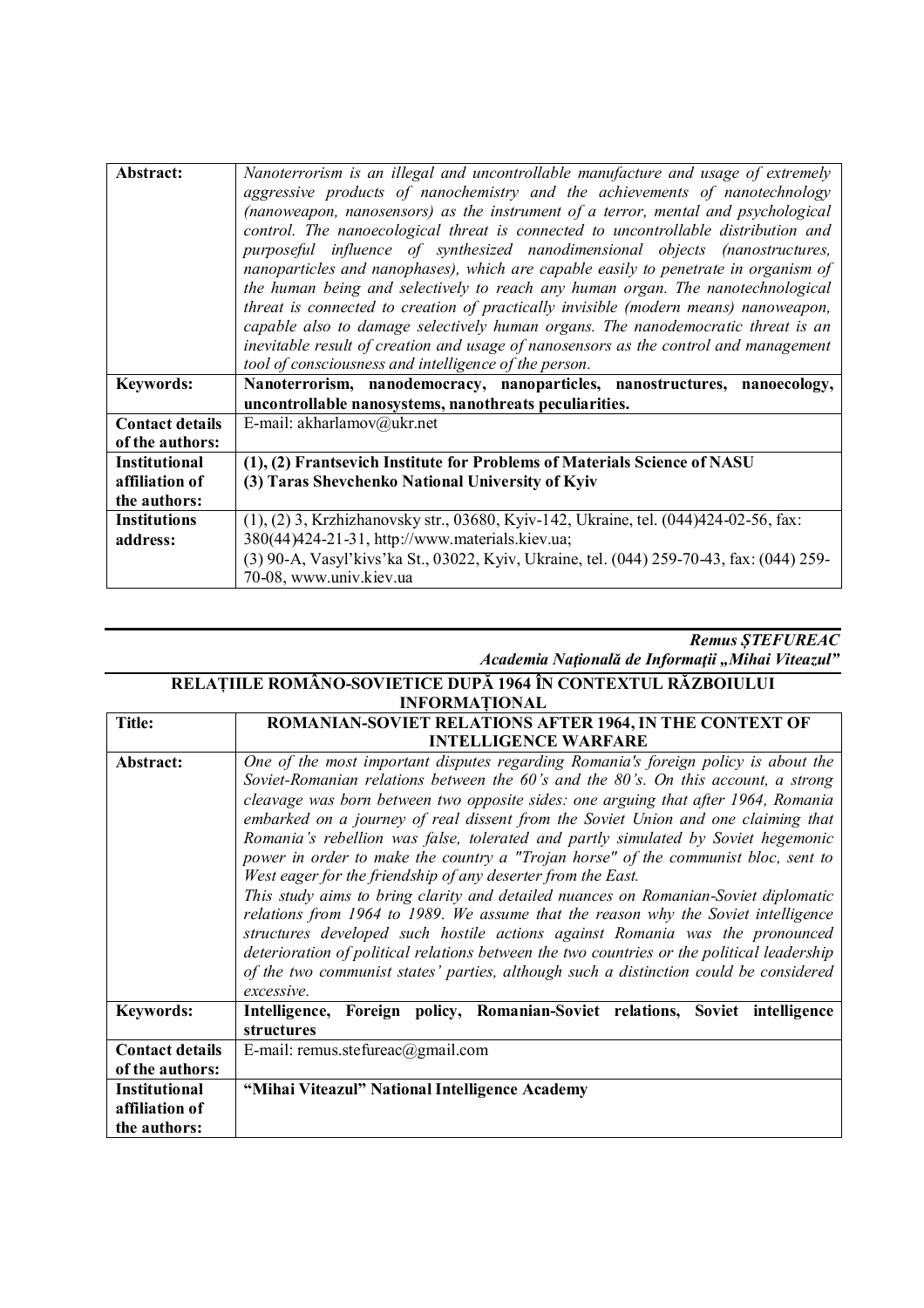| <b>Institutions</b> | Sos. Odai, no. 20-22, Bucharest Phone/Fax: 0214106550 |
|---------------------|-------------------------------------------------------|
| address:            |                                                       |
|                     |                                                       |

*Pavel MORARU Universitatea "Lucian Blaga" din Sibiu Facultatea de Ştiinţe Socio-Umane Departamentul de Relaţii Internaţionale, Ştiinţe Politice şi Studii de Securitate*

### **ISTORIOGRAFIA ROMÂNEASCĂ DIN PERIOADA INTERBELICĂ ŞI A CELUI DE-AL DOILEA RĂZBOI MONDIAL REFERITOARE LA SERVICIILE DE INFORMAŢII ALE ROMÂNIEI**

| Title:                    | ROMANIAN INTERWAR AND SECOND WORLD WAR HISTORIOGRAPHY                                 |
|---------------------------|---------------------------------------------------------------------------------------|
|                           | REFERRING TO THE ROMANIAN INTELLIGENCE SERVICES                                       |
| Abstract:                 | The first publications referring to the Romanian information and counter information  |
|                           | activities were puplished in Romania in the interwar years. Some of them were about   |
|                           | the activity of the police and security organs during the First World War (Vasile     |
|                           | Daşkevici, Theodor Culitza) and the others about the fight with subversive currents   |
|                           | from the interwar years. (Gociman Aurel; Zinovie (Zaharia) Husărescu, Constantin      |
|                           | Maimuca și Dumitru Stancov). A few works were dedicated to the activity and           |
|                           | contribution of some important persons from Romanian police and security organs       |
|                           | (Carada Th. Marius, Popa Ionel).                                                      |
|                           | Mass-media of that time wrote a lot about the Police, Gendarmerie and Security        |
|                           | Organs. The newspapers that wrote about them were "Lupta", "Curentul",                |
|                           | "Dimineața", "Dreptatea", "Adevărul", "Ordinea", etc.                                 |
|                           | Various materials referring to the activity and problems of the Romanian Police       |
|                           | Authority and the activity of the policemen from other countries were published in    |
|                           | specialized magazines - "Revista Poliției" (published from 1919), "Revista pentru     |
|                           | Siguranța Statului" și "Poliția Română" (published from 1925), "Buletinul Direcțiunii |
|                           | Generale a Polițiilor și Siguranței Statului" (published from 1928).                  |
| <b>Keywords:</b>          | Romanian Intelligence, historiography, Romania, Bessarabia, the Second World          |
|                           | War, interwar period.                                                                 |
| <b>Contact details of</b> | E-mail: morarup@yahoo.de                                                              |
| the authors:              | www.morarup.narod.ru                                                                  |
| <b>Institutional</b>      | "Lucian Blaga" University of Sibiu, Faculty of Social Sciences - Department of        |
| affiliation of the        | <b>International Relations, Political Science and Security Studies</b>                |
| authors:                  |                                                                                       |
| <b>Institutions</b>       | Calea Dumbrăvii Street, No. 34, Phone: +40.269.422.169, Fax: +40.269.422.169, e-      |
| address:                  | mail: spriss@ulbsibiu.ro, web: http://spriss.ulbsibiu.ro                              |

#### *Ganna KHARLAMOVA Taras Shevchenko National University of Kyiv*

| <b>TERRORISM: SCIENCE CONVERGENCE</b> |                                                                                                                                                                                                                                                                                                                                                                                                                                                                                                                                                                                                                                    |
|---------------------------------------|------------------------------------------------------------------------------------------------------------------------------------------------------------------------------------------------------------------------------------------------------------------------------------------------------------------------------------------------------------------------------------------------------------------------------------------------------------------------------------------------------------------------------------------------------------------------------------------------------------------------------------|
| Title:                                | <b>TERRORISM: SCIENCE CONVERGENCE</b>                                                                                                                                                                                                                                                                                                                                                                                                                                                                                                                                                                                              |
| Abstract:                             | Terrorism is a challenging term because multiplicity of threats do not let easily define<br>the exact range of responses on it. Instead, this problem can be solved only by complex<br>means and by applying of interdisciplinary approaches. Here, we propose considering<br>of complex systems to determine the possible negative impacts of terroristic threats $-$<br>and especially in its correlation with the economy. The combination of science<br>convergence approaches has the potential to establish safe development of states and<br>regions (particularly of EU states). We choose for analysis data for some most |